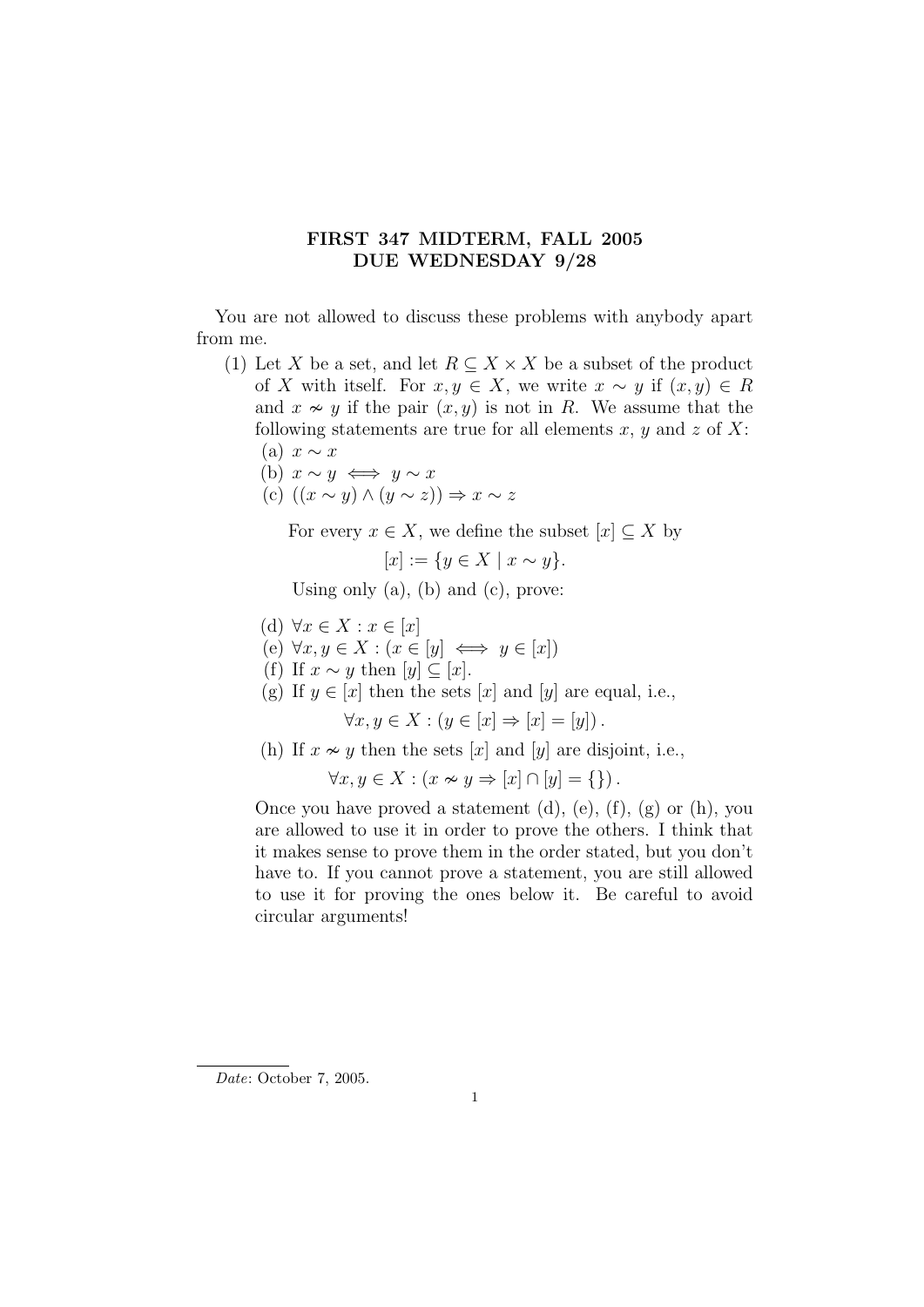## Solution :

.

- (d) Start by noting that by (a)  $\forall x \in X : x \sim x$ . Hence by definition of [x], and the fact that  $x \sim x$  we have  $x \in [x]$ , which is the desired conclusion.
- (e)  $\forall x, y \in X : x \in [y] \iff$ , by definition of [y],  $y \sim x \iff$ ,in the light of the condition given in (b),  $x \sim y \iff$ , by definition of [x],  $y \in [x]$ ; which is the desired conclusion.
- (f) Suppose that  $x \sim y$ , and pick any arbitrary element  $z \in [y]$ . Now by definition of [y] we have  $y \sim z$ . Now  $x \sim y$  and  $y \sim z$  together with condition (c) yields  $x \sim z$ ; thus by definition of [x] we have  $z \in [x]$ ; whence  $[y] \subseteq [x]$ .
- (g) If  $y \in [x]$ , then by definition of [x] we have  $x \sim y$  which yields by the conclusion in (f)  $[y] \subseteq [x]$ . On the other hand  $x \sim y$  together with condition (b) yields  $y \sim x$ , and again by the conclusion in (f) we have  $[x] \subseteq [y]$ . Now  $[y] \subseteq [x]$ and  $[x] \subseteq [y]$  together leads to the assertion

$$
\forall x, y \in X : (y \in [x] \Rightarrow [x] = [y]).
$$

(h) Suppose the contrary that for some  $x, y \in X$  we have

 $x \approx y$  and  $[x] \cap [y] \neq \{\}.$ 

In this case  $\exists z \in [x] \cap [y]$ , which means by definition of [x], and [y] we have  $x \sim z$ , and  $y \sim z$ . But then by the condition (b) we get  $z \sim y$ . And now in the light of condition (c)  $x \sim z$ , and  $z \sim y$  together yield  $x \sim y$ , which is a contradiction to the hypothesis  $x \sim y$  we took for granted at the beginning. Hence negating our expression we conclude;

If  $x \nsim y$  then the sets [x] and [y] are disjoint, i.e.,

 $\forall x, y \in X : (x \nsim y \Rightarrow [x] \cap [y] = \{\})$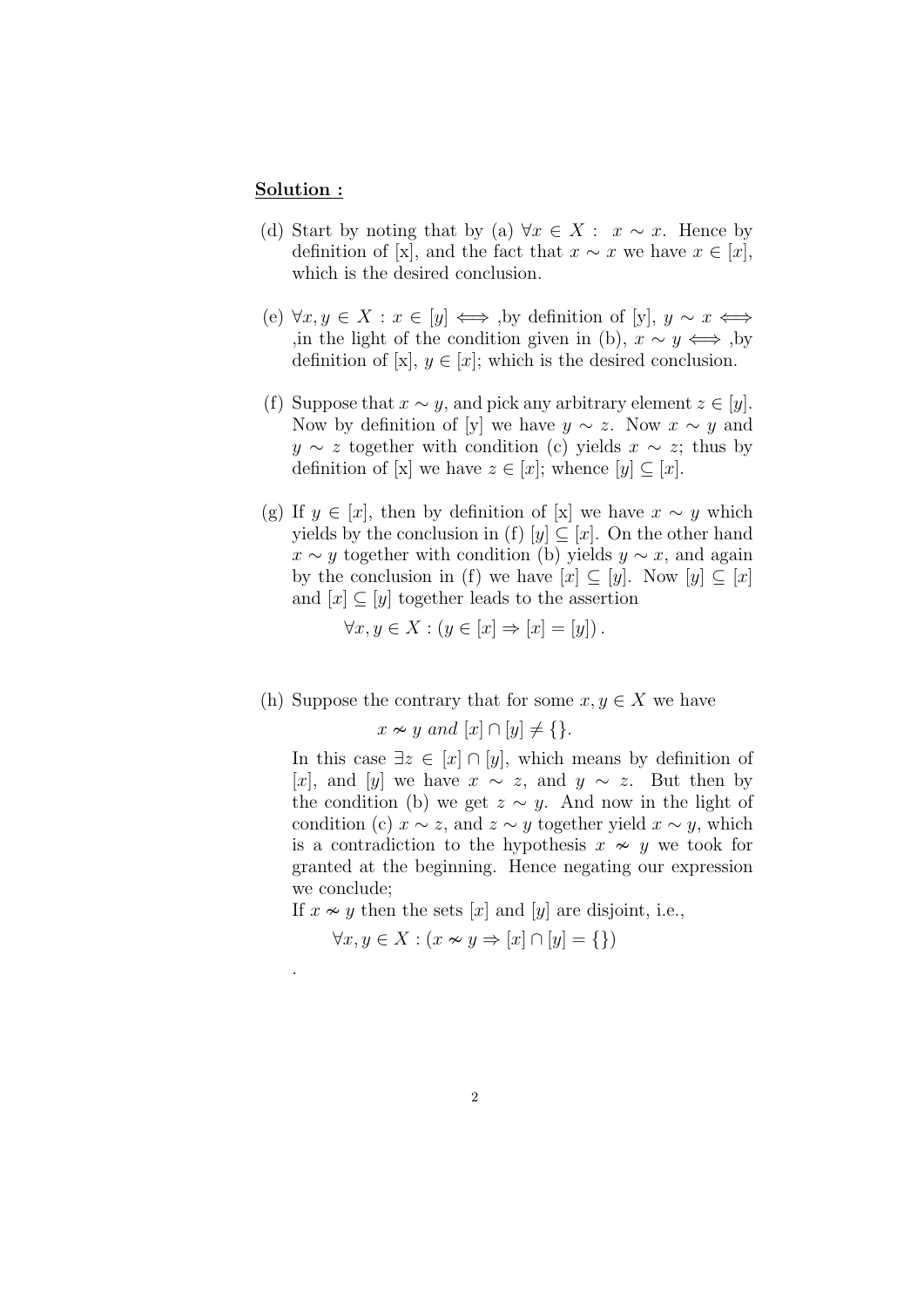(2) Prove the following statement: If x is an integer such that  $x^2$  is not a multiple of three, then  $x$  itself is not a multiple of 3. You will prove the converse "if x is not a multiple of 3 then  $x^2$  is not a multiple of 3" in Problem 5, and you are allowed to use this fact for Problem 3.

### Solution :

By the division algorithm for any  $x \in \mathbb{Z}$  upon division by 3 we have

$$
x = 3q + r \text{ for some } q \in \mathbb{Z} \text{ and } r \in \{0, 1, 2\}
$$

. In this case we have

$$
x^2 = 9q^2 + 6qr + r^2 \text{ for some } q \in \mathbb{Z} \text{ and } r \in \{0, 1, 2\}
$$

Since  $9q^2 + 6qr = 3(3q^2 + 2qr)$ | {z } ∈ Z , and hence divisible by 3,

the hypothesis  $x^2$  is not divisible by 3, i.e. not a multiple of 3, leads to the conclusion that  $r^2$  is not divisible by 3. Since for  $r \in \{0, 1, 2\}$  we have  $r^2 \in \{0, 1, 4\}$  respectively, this is possible only if  $r^2 \neq 0 \iff r \neq 0$  which means that

$$
x = 3q + r \text{ for some } q \in \mathbb{Z} \text{ and } r \in \{1, 2\}.
$$

which translates to saying that  $x$  is not a multiple of 3. Thus, to sum up; If x is an integer such that  $x^2$  is not a multiple of three, then  $x$  itself is not a multiple of 3.

### Alternative solution :

We prove the contrapositive "if  $x$  is a multiple of 3, the so is  $x^{2}$ . Let x be a multiple of three, in other words, assume that there exists a  $k \in \mathbb{Z}$  with  $x = 3k$ . Then  $x^2 = 9k^2 = 3(3k^2)$  is also a multiple of 3.

(3) You can find the proof that  $\sqrt{2}$  is not a rational number in the book as Example 8.13. It is an application of the proof by contradiction method. Modify the proof in the book in order contradiction method. Modify the proof  $i$  to prove that  $\sqrt{3}$  is not a rational number.

### Solution :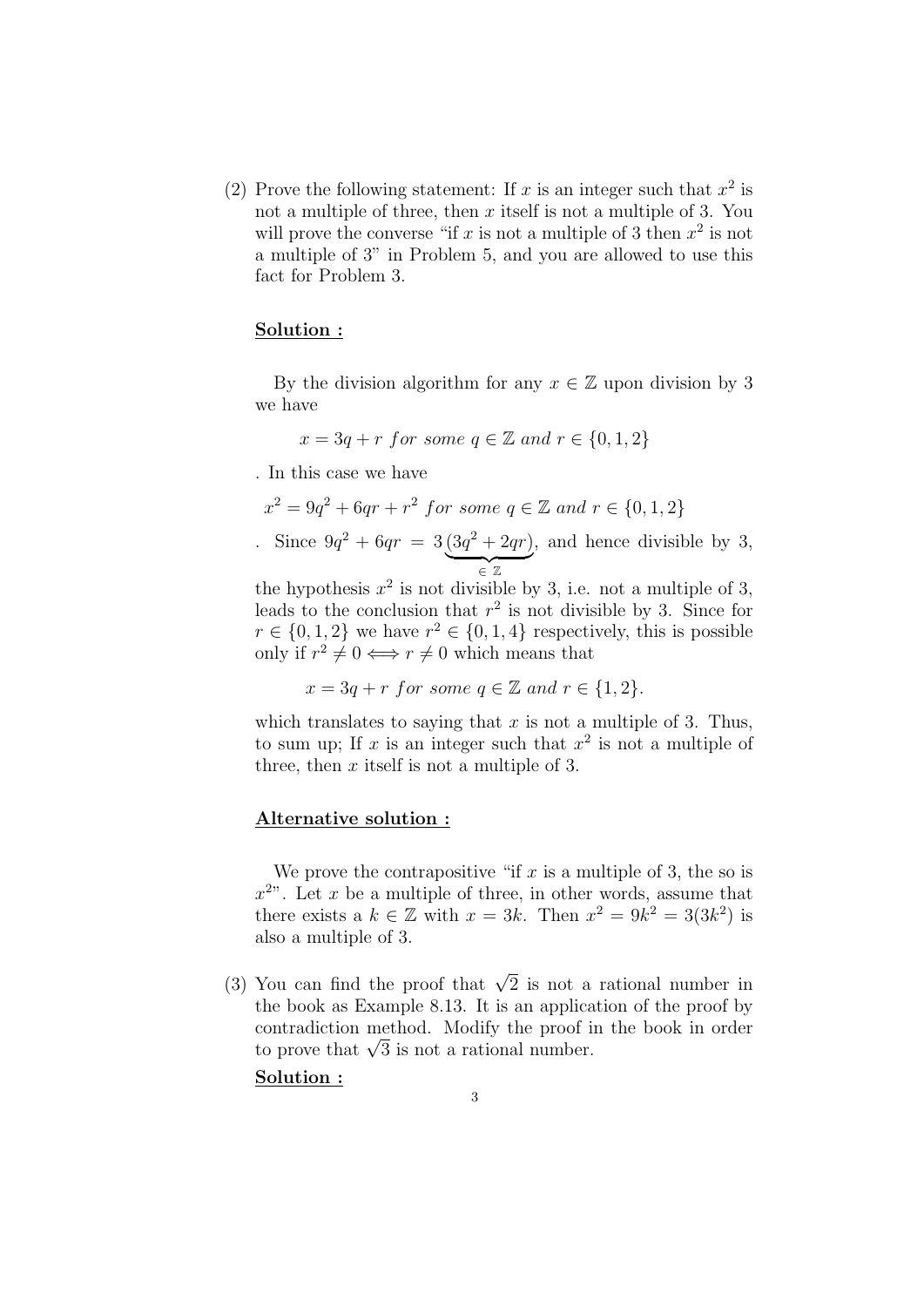Suppose the contrary that  $\sqrt{3} \in \mathbb{Q}$ , i.e. a rational number. Then we must have

$$
\sqrt{3} = \frac{a}{b}
$$
 for some  $a, b \in \mathbb{Z}$  with  $b \neq 0$ .

Furthermore, if  $a$  and  $b$  have any common factor we can make the simplification and get rid of all possible common factors. Hence, without loss of generality we may assume that  $gcd(a, b)$  = 1, i.e. a and b have no common factor. Then squaring both sides of the above equality yields

$$
3=\frac{a^2}{b^2}
$$

which leads to the equality  $a^2 = 3b^2$ . But then by the contrapositive form of the assertion given in problem  $(5)-(e)$  since  $a^2$ is divisible by 3 a itself must be divisible by 3. Thus  $a = 3k$ for some  $k \in \mathbb{Z}$ . Plugging this into the equality  $a^2 = 3b^2$  yields  $9k^2 = 3b^2 \Longrightarrow b^2 = 3k^2$ . Then by again the contrapositive form of the assertion in problem (5)-(e) as  $b^2$  is divisible by 3 b itself must be divisible by 3. So  $b = 3l$  for some  $l \in \mathbb{Z}$ . But now 3 divides both a and b, which is a contradiction to the foremost assumption that a and b have no common divisors. Now by this contradiction negating our statement we conclude

$$
\sqrt{3} \neq \frac{a}{b} \quad \forall a, b \in \mathbb{Z},
$$

which simply means that  $\sqrt{3} \notin \mathbb{Q}$ , i.e.  $\sqrt{3}$  is not a rational number.

(4) In the arena at the Colosseum there are 100 ravenous lions and a Christian. The most ravenous lion is offered the opportunity to eat the Christian. If he declines, then the Christian is set free, but if he eats the Christian, then that lion is miraculously converted into a Christian, and the spectacle continues. Assuming that the rules have been announced to the lions, determine what happens. (I recommend to try a proof that uses the principle of induction).

### Solution :

Consider the scenario of the question with  $n$  lions instead of 100. We are going to prove by induction that the following statement  $P(n)$  is true for all  $n \in \mathbb{N}$ .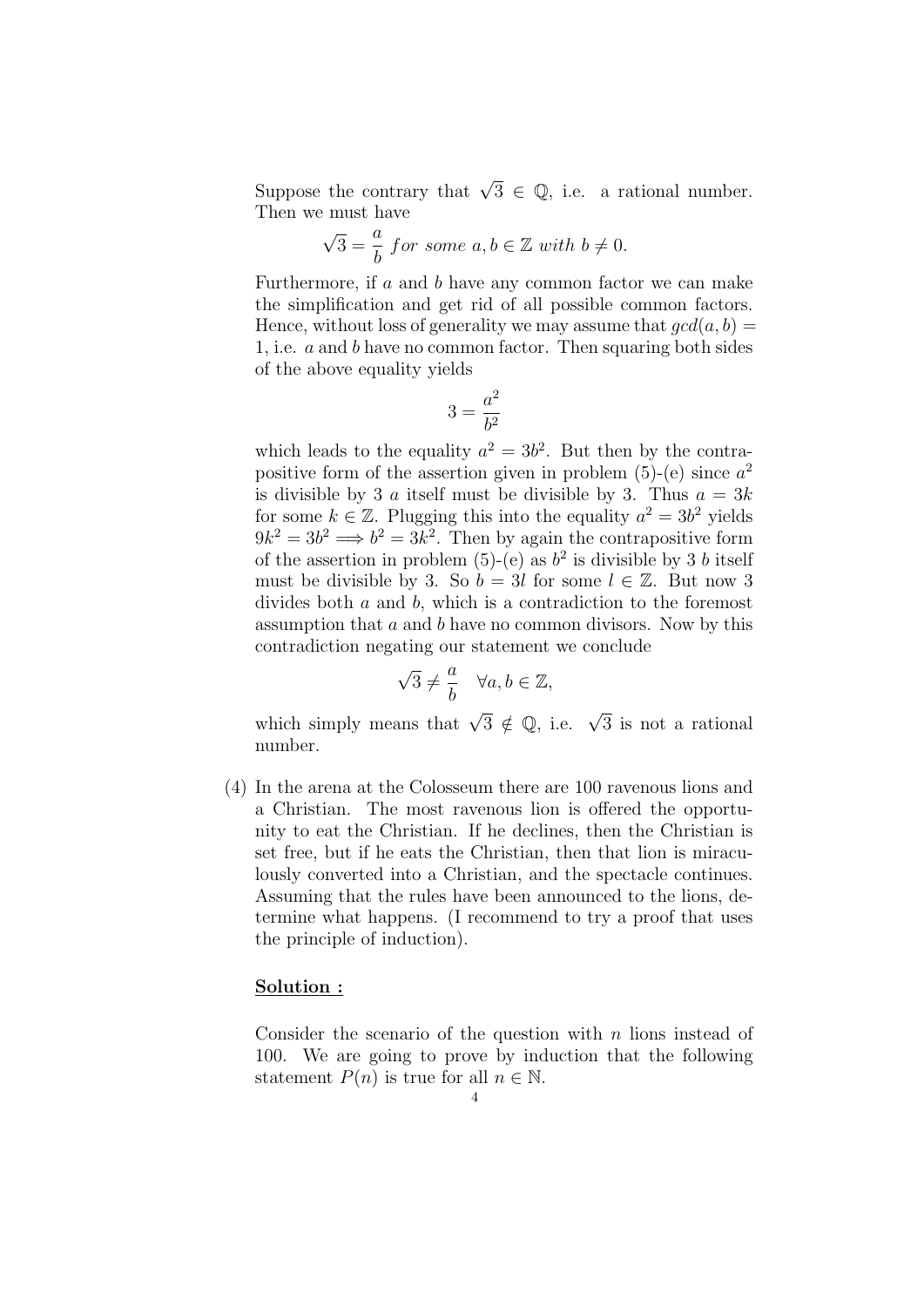$P(n)$ : If n is odd, the lion will eat the Christian. If n is even, he won't eat the Christian.

After we proved that we may conclude that the answer to the question is "if there are 100 lions the Christian will be set free."

#### Basis step:

If there is only one lion, he knows that once he is converted into a Christian there is no lion left to eat him. He has nothing to fear and therefore eats the Christian.

#### Induction step:

Assume that we have already proved  $P(n)$  and now want to prove  $P(n+1)$ . Let there be  $n+1$  lions in the arena. The first lion has to decide whether he dares to eat the Christian. He knows that if he decides to eat him, he will be turned into a Christian and left with  $n$  ravenous lions. Since we (and the first lion) know  $P(n)$  to be true, this means that if n is odd (and thus  $n+1$  even) he expects the next lion to eat him, whereas if n is even (and thus  $n + 1$  is odd) he expects that the next lion won't eat him. Thus if  $n+1$  is even, the first of the  $n+1$  lions is afraid to be eaten and won't eat the Christian, while if  $n+1$ is odd he has nothing to fear and will happily eat the Christian.

### $(5)$  Let  $\mathbb{Z}$  be the set of all integers, and consider the set

 $R = \{(x, y) \in \mathbb{Z} \times \mathbb{Z} \mid x - y \text{ is a multiple of } 3\}.$ 

(a) Show that  $R$  satisfies conditions (a), (b) and (c) of Problem 1. Once you have proved this, you know that the statements (d), (e), (f), (g) and (h) of Problem 1 are also true for  $R$ , and you are allowed to use them.

# Solution :

Condition (a):  $\forall x \in \mathbb{Z}$  we have  $x - x = 0 = 3 \cdot 0$ . Hence by the definition of set R we have  $(x, x) \in R \ \forall x \in \mathbb{Z}$ , which means  $x \sim x \quad \forall x \in \mathbb{Z}$ , as desired.

Condition (b):  $\forall x, y \in \mathbb{Z} \quad x \sim y \Longrightarrow (x, y) \in R \Longrightarrow x - y$ 

is a multiple of  $3 \implies x - y = 3k$  for some  $k \in \mathbb{Z} \implies$  $-(x - y) = -3k = 3 \cdot (-k) \implies y - x = 3 \cdot (-k)$  where 5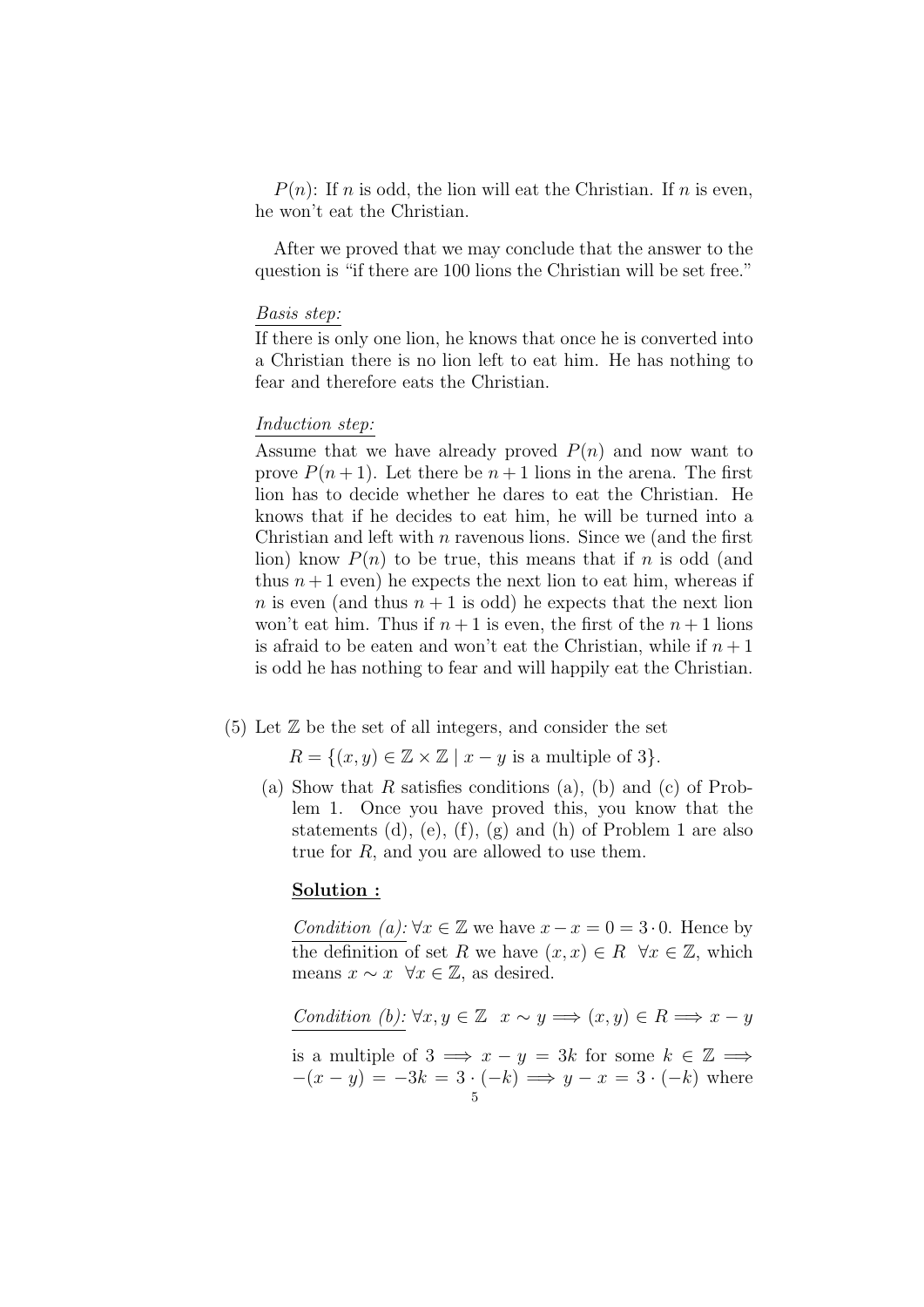$(-k) \in \mathbb{Z} \Longrightarrow y - x$  is a multiple of  $3 \Longrightarrow (y, x) \in R \Longrightarrow$  $y \sim x$ . Thus

 $x \sim y \Longrightarrow y \sim x.$ 

Starting with  $y \sim x$  and exchanging the places of y and x in the reasoning above we get  $x \sim y$  similary. Hence

 $y \sim x \Longrightarrow x \sim y$ .

And uniting the both expressions we have

 $x \sim y \Longleftrightarrow y \sim x.$ 

which is the desired conclusion.

Condition (c): 
$$
\forall x, y, z \in \mathbb{Z}
$$
  $x \sim y$ , and  $y \sim z \Longrightarrow (x, y) \in$ 

R and  $(y, z) \in R \Longrightarrow x - y$  is a multiple of 3, and  $y - z$  is a multiple of  $3 \implies x - y = 3k$ , and  $y - z = 3l$  for some  $k, l \in \mathbb{Z} \Longrightarrow x - z = x - y + y - z = 3k + 3l = 3(k + l)$ where  $(k + l) \in \mathbb{Z}$ , which means  $x - z$  is a multiple of  $3 \implies (x, z) \in R \implies x \sim z$ , as desired.

(b) Any integer  $n$  can be written in the form

$$
n = 3k + r,
$$

whith  $k \in \mathbb{Z}$  and  $r \in \{0, 1, 2\}$ , where r is the remainder of n when divided by 3 (you don't need to prove this fact). Prove that for every  $n \in \mathbb{Z}$ ,

$$
[n] = [0]
$$
 or  $[n] = [1]$  or  $[n] = [2]$ .

## Solution :

For any  $n \in \mathbb{Z}$  we have

 $n = 3k + r$  for some  $k \in \mathbb{Z}$  and  $r \in \{0, 1, 2\}$ 

 $\implies n-r = 3k$ , a multiple of 3, which implies  $(n, r) \in$  $R \implies n \sim r \implies$  by condition (b) of ~;  $r \sim n \implies n \in$  $[r] \Longrightarrow$ , by conclusion in Problem (1)-(g),  $[n] = [r]$ . Hence summing up our reasoning

$$
\forall n \in \mathbb{Z} \quad [n] = [r] \text{ for some } r \in \{0, 1, 2\}
$$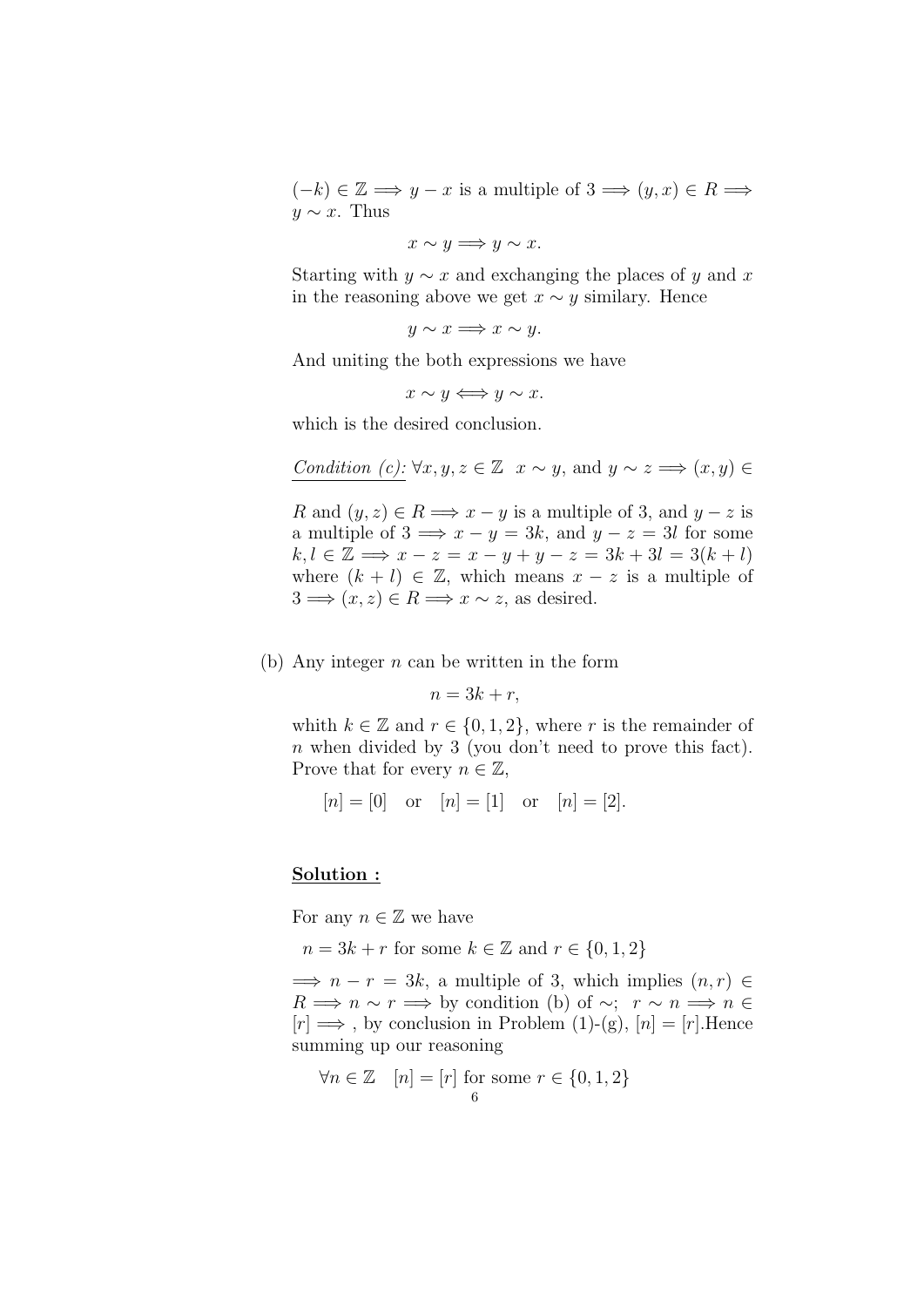, which translates to simply for every  $n \in \mathbb{Z}$ ,

 $[n] = [0]$  or  $[n] = [1]$  or  $[n] = [2]$ ,

as desired.

(c) Write down the first four positive elements of each of the sets  $[0], [1]$  and  $[2].$ 

# Solution :

By definition

 $[0] = \{n \in \mathbb{Z} : n - 0 = n \text{ is a multiple of } 3\}$ 

Hence

$$
[0] = \{ \dots, -6, -3, 0, 3, 6, 9, 12, \dots \}.
$$

Thus, the first four positive elements of [0] are 3, 6, 9, 12. Similary

 $[1] = \{n \in \mathbb{Z} : n-1 = 3k \text{ for some } k \in \mathbb{Z}\} \Longrightarrow$ 

 $[1] = \{n \in \mathbb{Z} : n = 3k + 1 \text{ for some } k \in \mathbb{Z}\} = \{3k + 1 : k \in \mathbb{Z}\} =$ 

 $\{\ldots, 3 \cdot (-2) + 1, 3 \cdot (-1) + 1, 3 \cdot (0) + 1, 3 \cdot 1 + 1, 3 \cdot 2 + 1, 3 \cdot 3 + 1, \ldots\}$ 

 $= \{ \dots, -5, -2, 1, 4, 7, 10, \dots, \}$ 

Thus, the first four positive elements of [1] are 1, 4, 7, 10.In exactly the same fashion

 $[2] = \{3k+2 : k \in \mathbb{Z}\} \implies [2] =$ 

 $\{ \ldots, 3 \cdot (-2) + 2, 3 \cdot (-1) + 2, 3 \cdot (0) + 2, 3 \cdot 1 + 2, 3 \cdot 2 + 2, 3 \cdot 3 + 2, \ldots \}$ 

 $= \{ \dots, -4, -1, 2, 5, 8, 11, \dots, \}$ 

Therefore, the first four positive elements of [2] are 2, 5, 8, 11.

(d) Prove: if  $x_1 \sim x_2$  and  $y_1 \sim y_2$ , then

 $x_1 + y_1 \sim x_2 + y_2$  and  $x_1 \cdot y_1 \sim x_2 \cdot y_2$ .

# Solution :